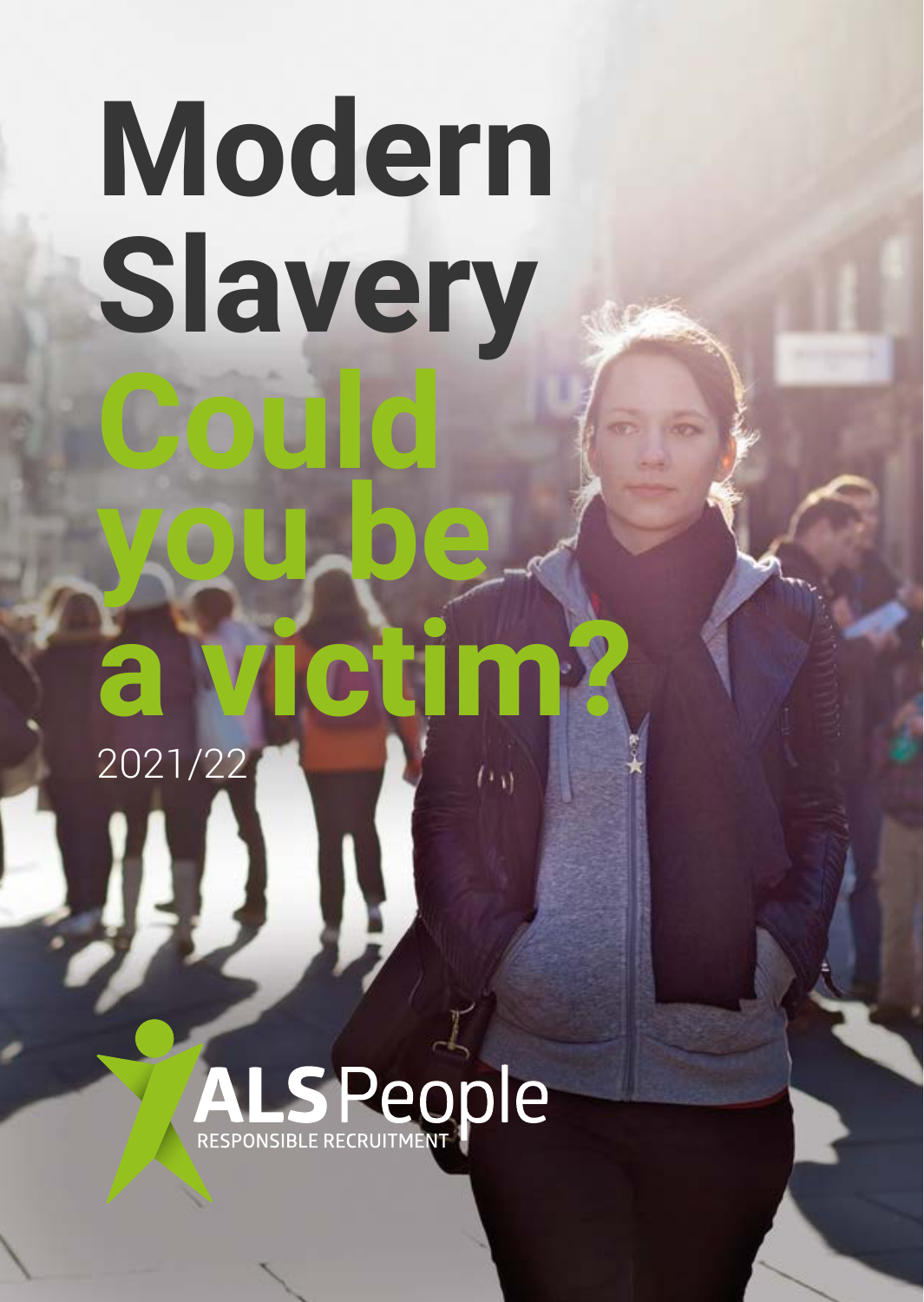Anyone can be a victim of modern slavery or forced labour.

**You are not alone, we are here to help.**



### This booklet provides some examples of the **types of situations** you might be<br>experiencing.

You don't have to identify with all the situations in this booklet. You may find that just one of the topics mentioned applies to you but **it is our aim to help you understand** what you are going through and equip you with the tools you need to get help.

At the end of each page is the phone number for the Modern Slavery Helpline - it's free and confidential to call.

If you ever feel you are **in immediate danger, call 999.**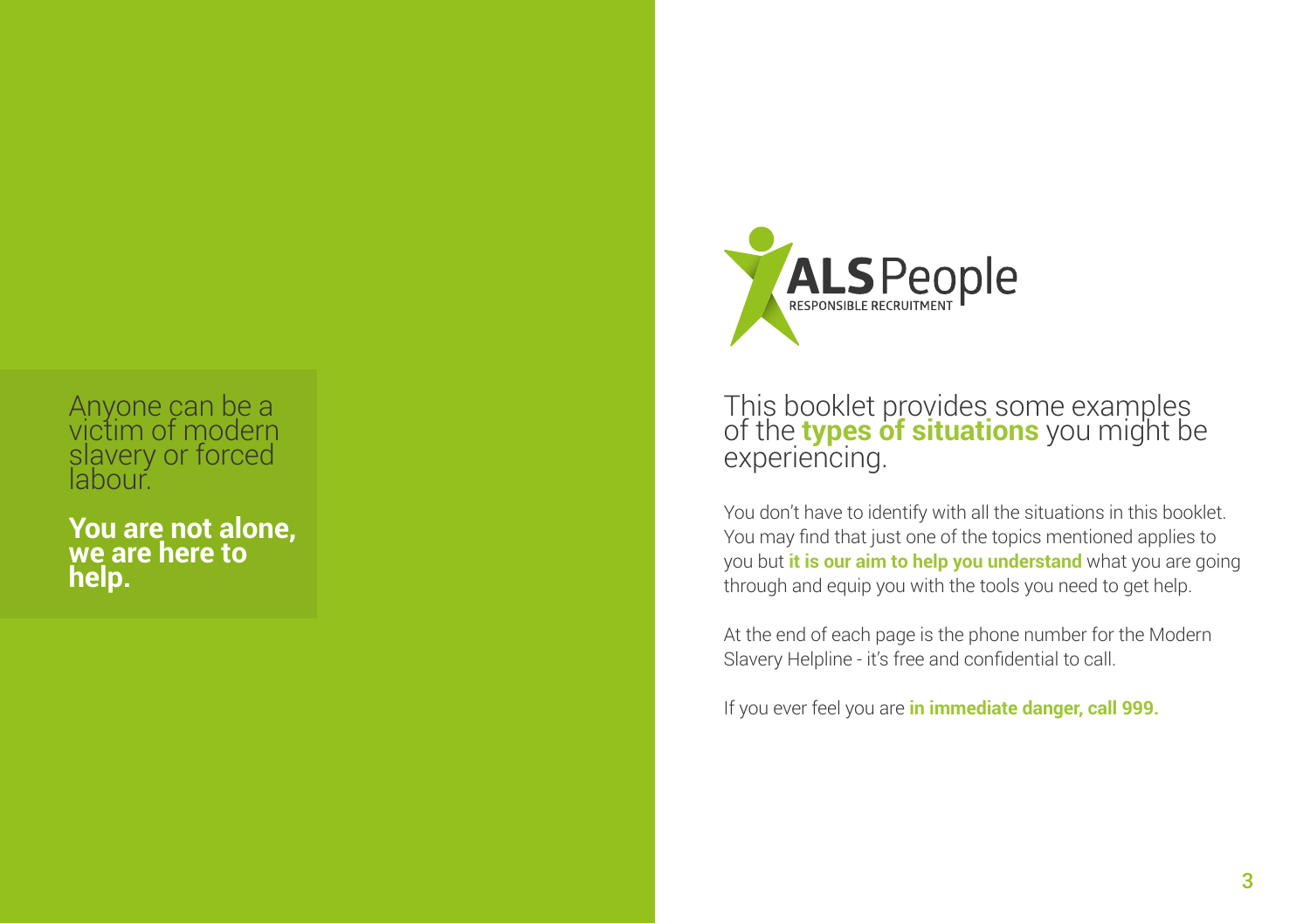## **Are you living in comfort?**

- Are you regularly hungry?
- Do you have a warm bed to sleep in?
- Do you ever have to scavenge for food?
- Do you feel physically or mentally abused?
- Do you have access to clean water and toilet facilities?
- Do you have suitable, warm clothes?

Victims of modern slavery are often housed in poor conditions with no access to hygiene facilities. Talk to your line manager, they are ready to give you support and advice.

Call the Modern Slavery Helpline as soon as you can on...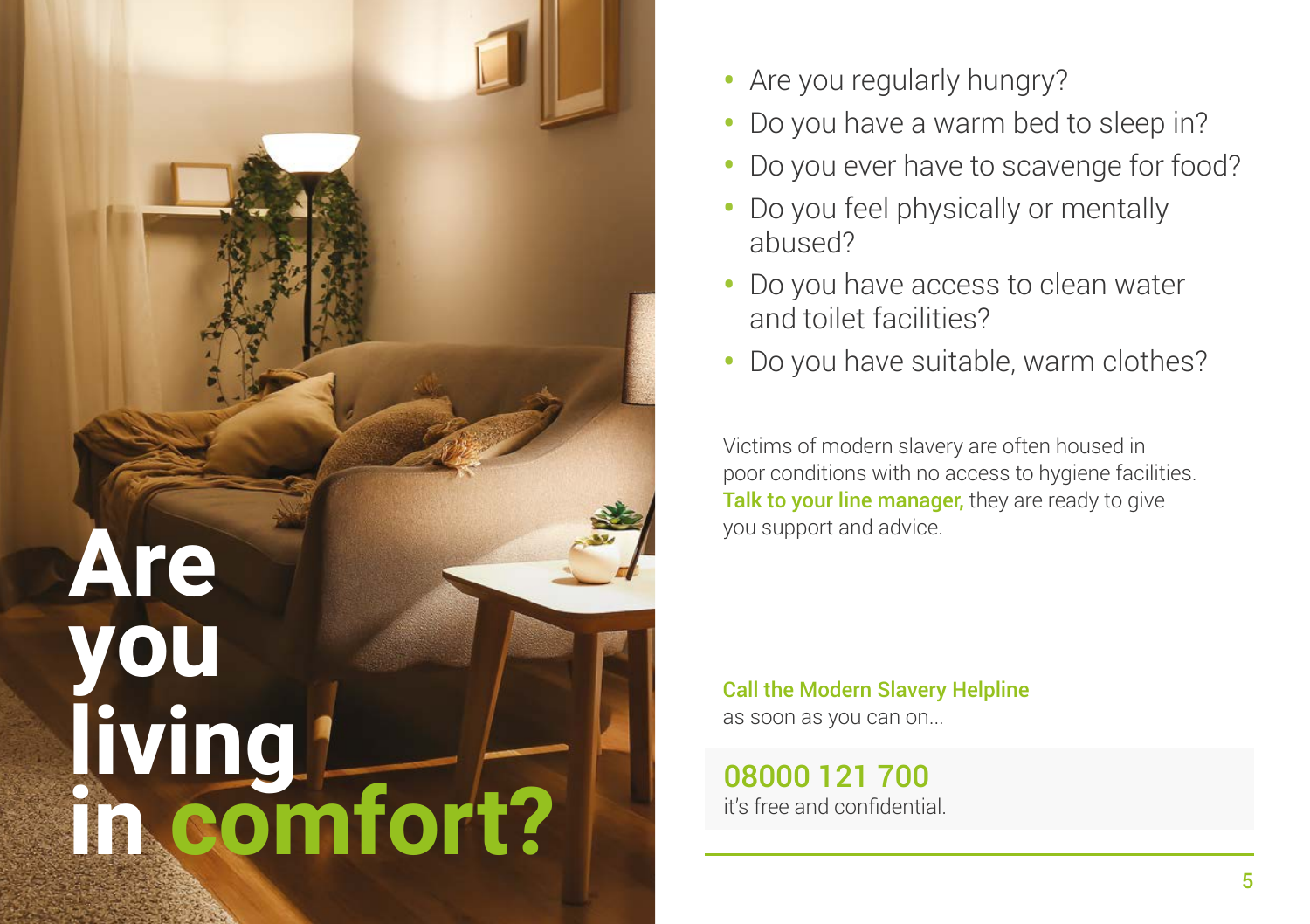### **Do you have access to your money?**





- Do you know how much you get paid?
- Do you have access to your money?
- Are your bank cards available to you?
- Does anyone try to control you, saying you owe them money?
- Do you have to pay anyone for work?
- Did you have to pay to come to the UK?

Victims of modern slavery often do not have access to their own money. Talk to your line manager, they are ready to give you support and advice.

Call the Modern Slavery Helpline as soon as you can on...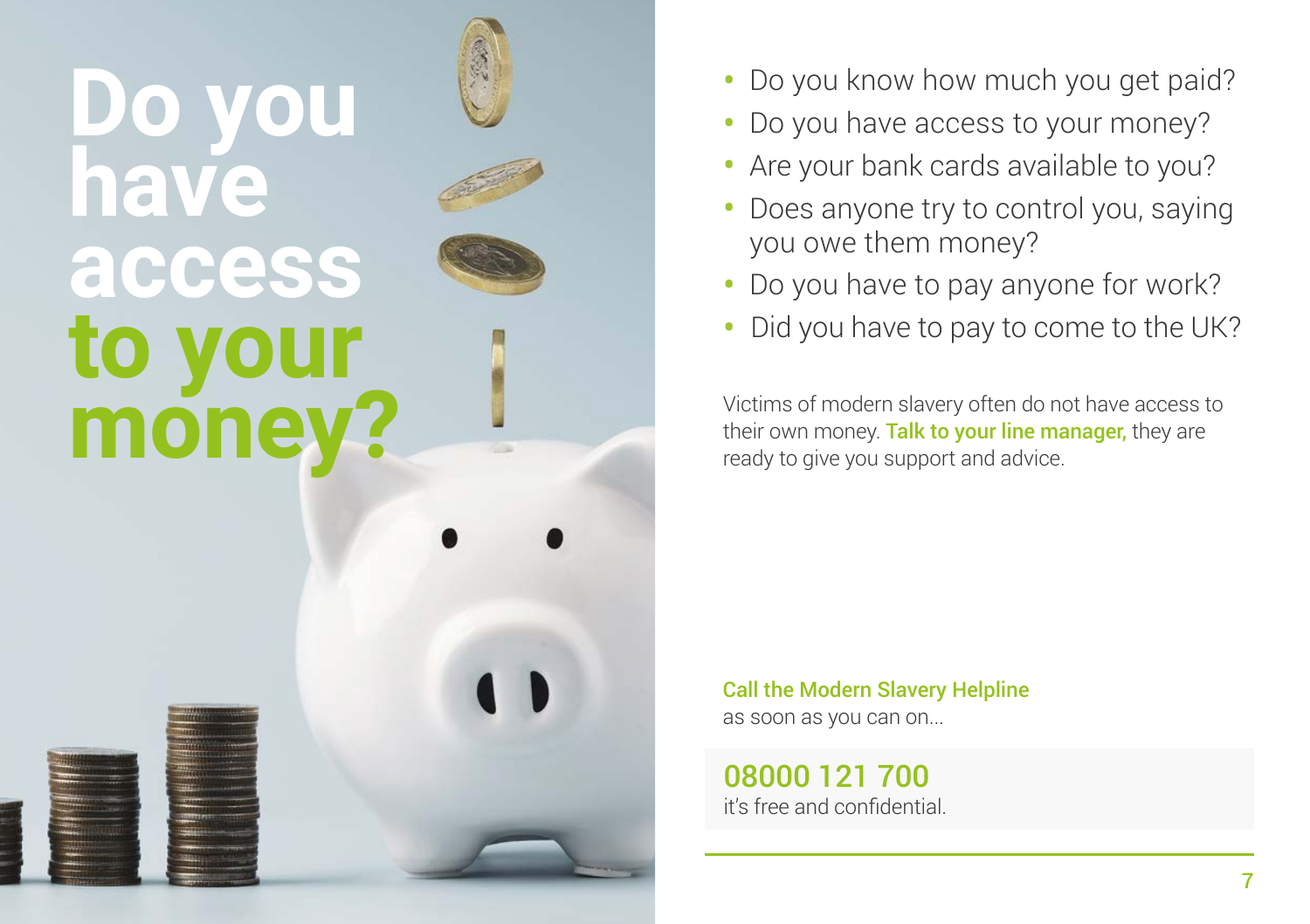

- Do you have your passport and bank cards available to you?
- Are you able to travel and move around freely?
- Can you visit the shops, meet your friends and have contact with your family?
- Do you have access to food and drink?

Victims of modern slavery are not able to live freely, enjoy life and access what they need. We can help you. Talk to your line manager, they are ready to give you support and advice.

Call the Modern Slavery Helpline as soon as you can on...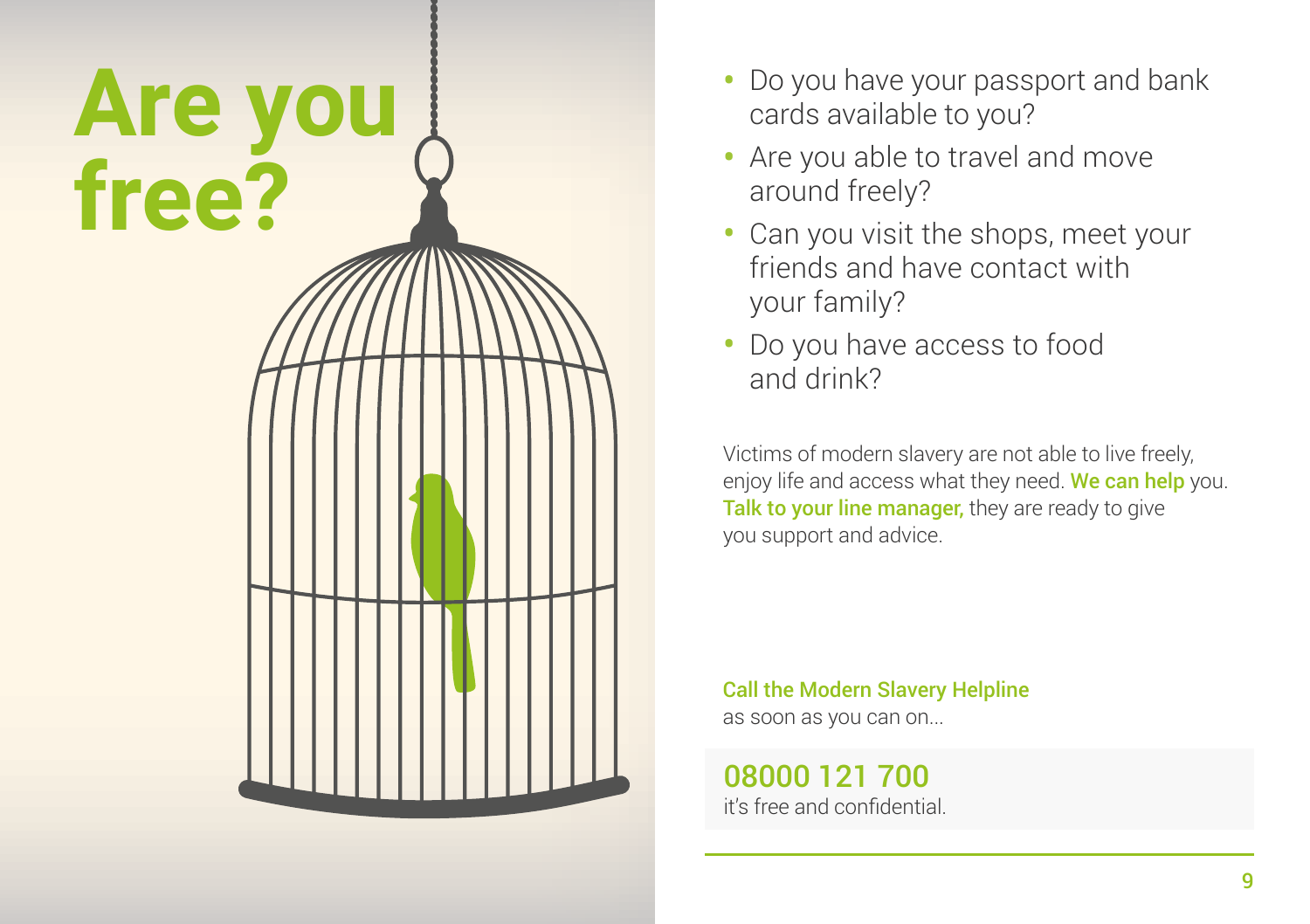# **Do you feel**

- Do you regularly feel afraid and anxious?
- Are you able to travel and move around freely?
- Is there someone who controls you?
- Do you feel physically or mentally abused?
- Does someone threaten you or family members with violence?
- Can you access medical care?

Victims of modern slavery are often physically and mentally abused. Talk to your line manager, they are ready to give you support and advice.

Call the Modern Slavery Helpline as soon as you can on...